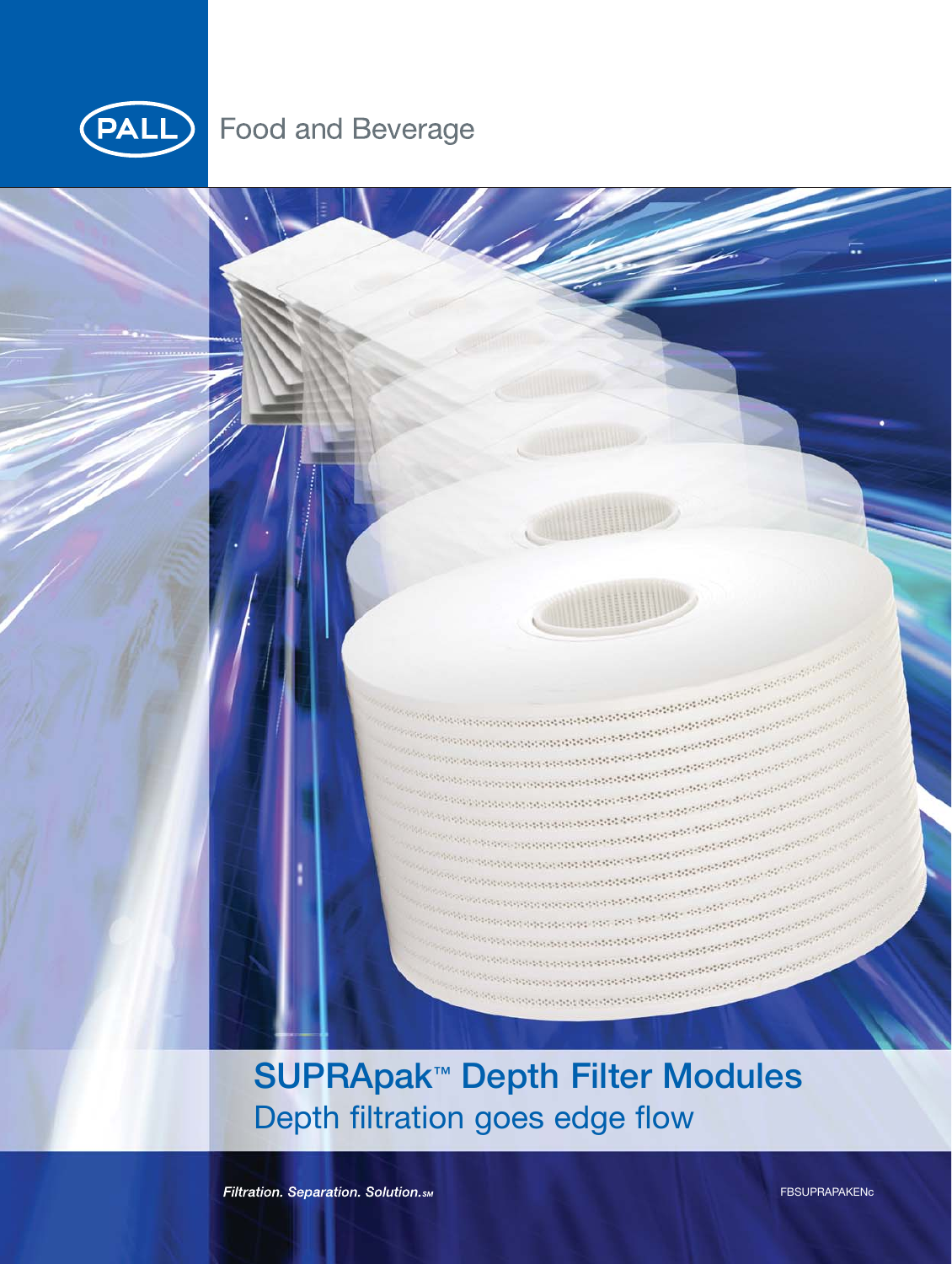Efficient, economical and innovative, the SUPRApak depth filter modules are the future of depth filtration with filter sheets.

SUPRApak depth filtration enters a completely new generation with a unique flow configuration called "edge flow". This cost-effective technology will revolutionize depth filtration in the food and beverage sector.

### **Introduction**

For over 100 years, filter sheets have been used in the food and beverage industry to filter liquids in classic plate and frame filters.

The unique filter matrix comprised of cellulose, diatomite and perlite combined with the surface, depth, and adsorptive filtration capabilities of filter sheets makes them an attractive option for a very wide range of applications.

Increased demand for environmentally compatible production processes and product quality in the food and beverage industry has intensified the need to seek out alternative filtration systems. At the same time, cost pressures demand that filter systems are simple to operate with low staffing costs.

Classic sheet filters have considerable disadvantages, such as the high cost of filter change-outs and cleaning, an open system combined with drip losses, the risk of microbiological contamination and the space required for the filter assembly.

However, it is not always possible to replace filter sheets with different filtration systems economically and efficiently due to stringent, and at times, complex filtration requirements.

In response to industry demands to replace classic sheet filters, Pall has introduced the new SUPRApak filter module. Based on proven Seitz sheet technology, SUPRApak modules are revolutionizing the market for depth filters with sheet filtration.

### **Applications**

- Particle filtration
- Colloidal removal
- Polishing filtration
- Final filtration













Sugar Gelatin Gelatin Enzyme Solutions

Spirits **Beer** Beer Wine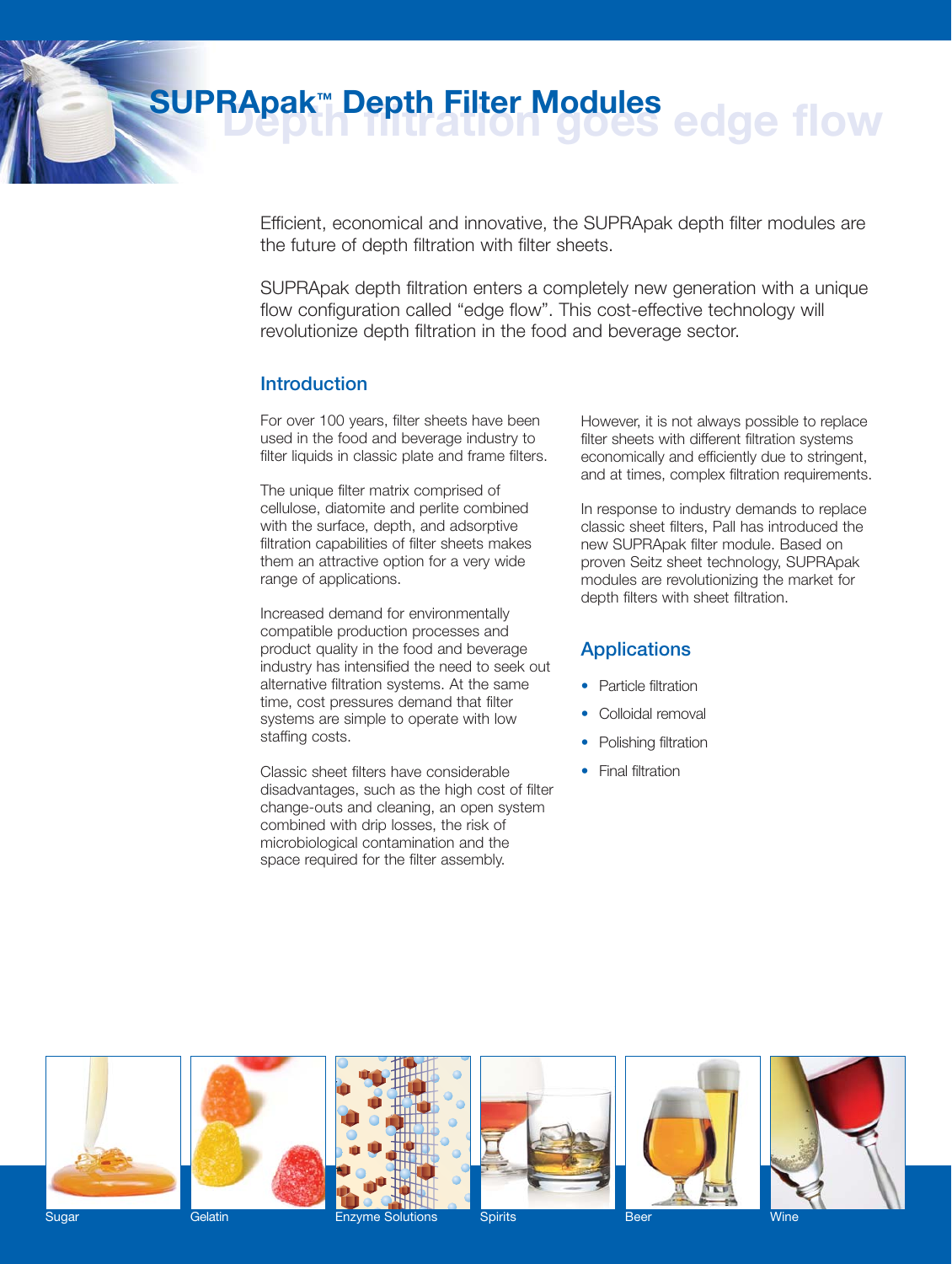### **SUPRApak module design**

The SUPRApak filter design is an entirely new and unique configuration of filter sheet material, which sets a new standard for enclosed sheet filtration.

SUPRApak modules are based on classic depth filtration technology, and represent a perfect combination of the three filtration mechanisms: surface filtration, depth filtration and adsorption.

The main components are high purity cellulose, diatomite and perlite.

Unique to the SUPRApak module is an entirely new depth filter flow configuration based on the "edge flow" principle. The filter sheet material contains feed and filtrate channels wrapped around a permeable core (Figure 1). Straps are then used to attach the sheet material to the core (Figure 2).

This design results in a compact dense package of high-quality filter sheet material. Thus the SUPRApak module meets the highest demands in terms of purity and clarity of the filtered product (Figure 3).

#### **User advantages**

- Increased process safety and product quality due to enclosed, hygienic system
- Increased process uptimes, as the edge flow principle can allow longer throughputs and use of the full capacity of the depth filter material
- High turbidity reduction due to increased particle adsorption capacity
- High yields due to low hold-up volume, drainability of the assembly, and elimination of product drip losses
- Cost savings on filter change-outs due to modular construction, no time-consuming insertion and stacking of individual filter sheets, and less handling in between production runs
- Reduced cleaning chemical and water costs due to compact design
- Small footprint due to high packing density and resulting large filtration area per unit
- Easy disposal of modules
- Low capital investment compared to classical plate and frame assemblies
- Secure operation without bypass due to external tensioning control
- Low maintenance costs due to absence of gaskets on modules and very limited number of housing seals
- Low total cost of ownership due to combined savings on unit filter area, yield, handling, cleaning, and maintenance, and increased production availability



Core wrapped in sheet material Straps and perforated structure



of filtrate channels





Core wrapped in sheet material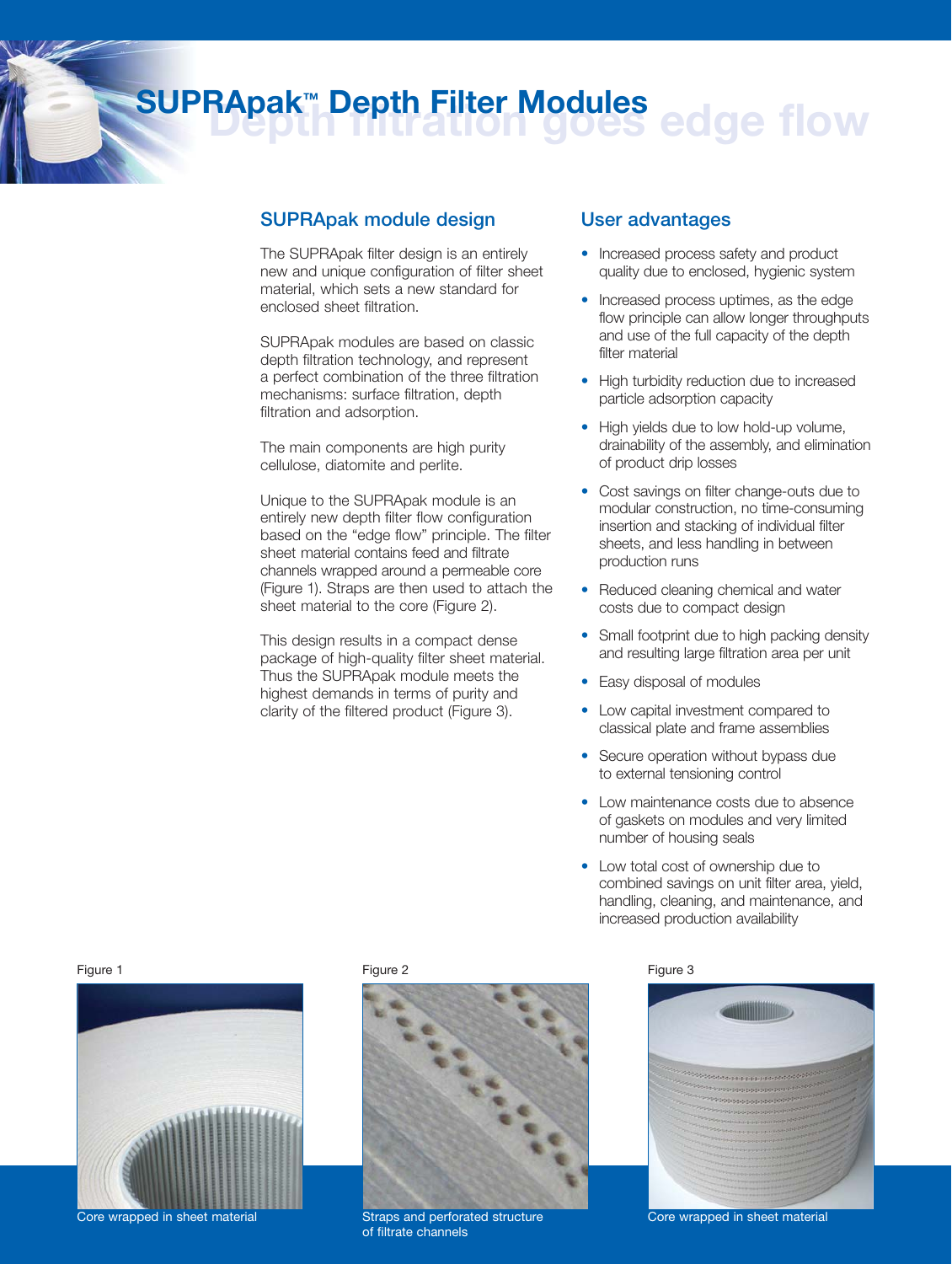#### **SUPRApak filter media**

#### SUPRApak SW Range (standard)

Filter material in the SW range is made from high-grade cellulose, diatomite and perlite as well as <3 % polyolefin fibers. The SUPRApak SW range offers 10 filtration grades ranging from type SW 5200 for final filtration to type SW 7300 for removing coarse particles. An additional grade in the SW range is SW7700, made from high-grade cellulose. See table below and Figure 4.

#### **SW Range Examples of use**

| SW 5200        | Final filtration of enzyme solutions                   |  |
|----------------|--------------------------------------------------------|--|
|                | Final filtration of sugar solutions                    |  |
| SW 5300        | Final filtration of fructooligosaccharides             |  |
|                | Fine filtration of beer                                |  |
| SW 5500        | Final filtration of sugar solutions                    |  |
|                | Fine filtration of beer                                |  |
| SW 5600        | Final filtration of sugar solutions                    |  |
|                | Fine filtration of beer                                |  |
| SW 5700        | Clarifying filtration of beer                          |  |
|                | Final filtration of sugar solutions                    |  |
| SW 5800        | Filtration of enzyme solutions                         |  |
|                | Clarifying filtration of beer                          |  |
| SW 5900        | Polishing filtration of thin liquor gelatine           |  |
|                | Polishing filtration of flavors                        |  |
|                | Clarifying filtration of beer                          |  |
| <b>SW 7000</b> | Clarifying filtration of thin liquor gelatine          |  |
| SW 7100        | Clarifying filtration of thin liquor gelatine          |  |
|                | Clarifying filtration of flavors                       |  |
| <b>SW 7300</b> | Coarse particle removal                                |  |
| SW 7700        | Coarse particle removal; wax removal in<br>edible oils |  |

#### SUPRApak SR Range (high resistance)

The filter material in the SR range contains up to 40 % selected polyolefin fibers in addition to cellulose, diatomite and perlite. This composition of raw materials is specially designed to meet the demands for filtration of aggressive media, as it has high chemical and mechanical resistance compared with the SUPRApak SW range. As a result of the polyolefin fibers, the SUPRApak SR modules are highly resistant to enzymes which break down cellulose, making them the ideal choice for use in the enzyme industry. See table below.

#### **SR Range Examples of use**

SR 5100 Final filtration of enzyme solutions

#### SUPRApak SH Range (ion reduced)

For special applications like distilled spirits filtration, the SUPRApak SH range of modules is the preferred option. With a proprietary manufacturing process, these sheets release low levels of calcium and magnesium, and negligible levels of iron and copper. See table below and Figure 5.

#### **SH Range Examples of use**

| SH 5700 | Chill/polishing filtration of white spirits                               |
|---------|---------------------------------------------------------------------------|
| SH 5900 | Chill filtration of brown spirits or white<br>spirits high in fatty acids |
|         | Particle removal                                                          |
| SH 7200 |                                                                           |



Relative dirt Helative dirt<br>iolding capacity **Relative Contract Contract Contract Contract Contract Contract Contract Contract Contract Contract Contract Contract Contract Contract Contract Contract Contract Contract Contract Contract C** SH 5700 SH 5900 SH 7200

SW range of filtration grades SH range of filtration grades SH range of filtration grades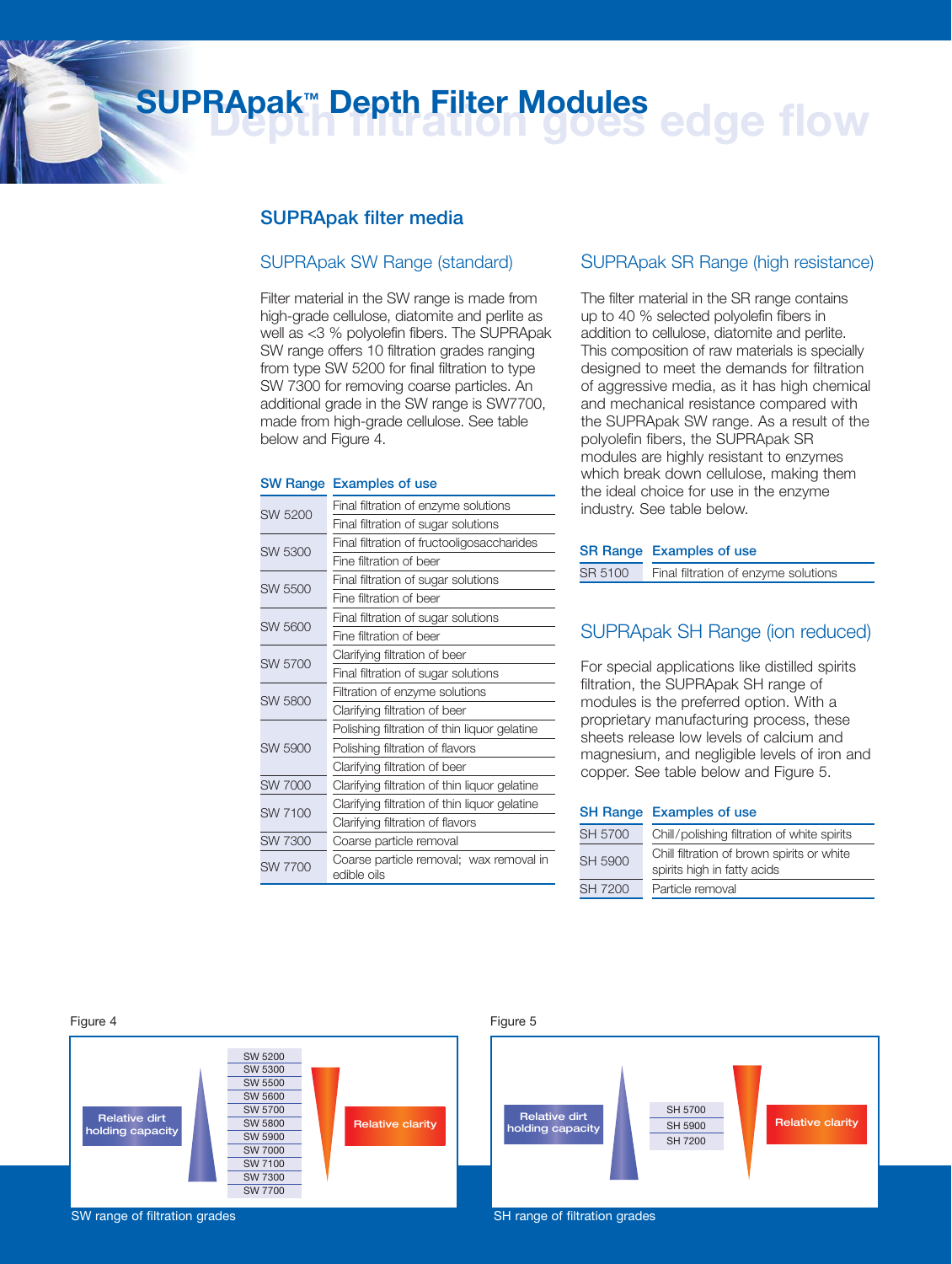## **SUPRApak housing**

The new SUPRApak filter housings are designed for use with the SUPRApak depth filter modules.



#### Torque tensioning device

Additional inlet housing head for optimized module inflow.

Optional divisions in housing head

SUPRApak module (stack up to 6 high)

Housing segment

#### Intermediate ring

For ease of handling, the SUPRApak housing is provided with a lifting tool which enables installation and removal of the complete stack of modules at one time. (Figure 6a and 6b).

The extensive choice of different SUPRApak modules and housings ensures optimum compliance with the specific filtration demands of the food and beverage industry.

All housing parts which come into contact with the product are manufactured from 316L stainless steel. The electropolished wetted surfaces ensure optimal hygienic conditions.

### **Features and Benefits**

- Enclosed filter system limits environmental exposure and microbial contamination
- Large, hydrodynamically designed inlet and outlet connections ensure high flow rates with low pressure differential
- Polished wetted surfaces enhance cleanability
- External torque control device enables optimal operational security during filtration through controlled tensioning of the module, and simplifies internal housing design
- Indirect flow control eliminates the need for flow guide plates
- Inlet connections at both the housing head and base facilitate ideal flow distribution and optimum utilization of the SUPRApak module filter area
- Housing domes available with single or multiple divisions allows flexibility

The SUPRApak housing range is available in single-round S (small, Figure 8), M (medium) and L (large) sizes. Additionally, there are MS (multi-stack) options. Please refer to separate SUPRApak housing data sheets for further details.

The modular SUPRApak housing range allows the use of multiple module combinations:

- 1 module in S housings
- 1 to 4 modules in M housings
- 1 to 6 modules in L housings
- 16, 20 or 24 modules in MS housings



SUPRApak module lifting device



Complete stack insertion and removal



Single or split dome housings with intermediate sections available





SUPRApak S housing for filterability work and small batch filtration